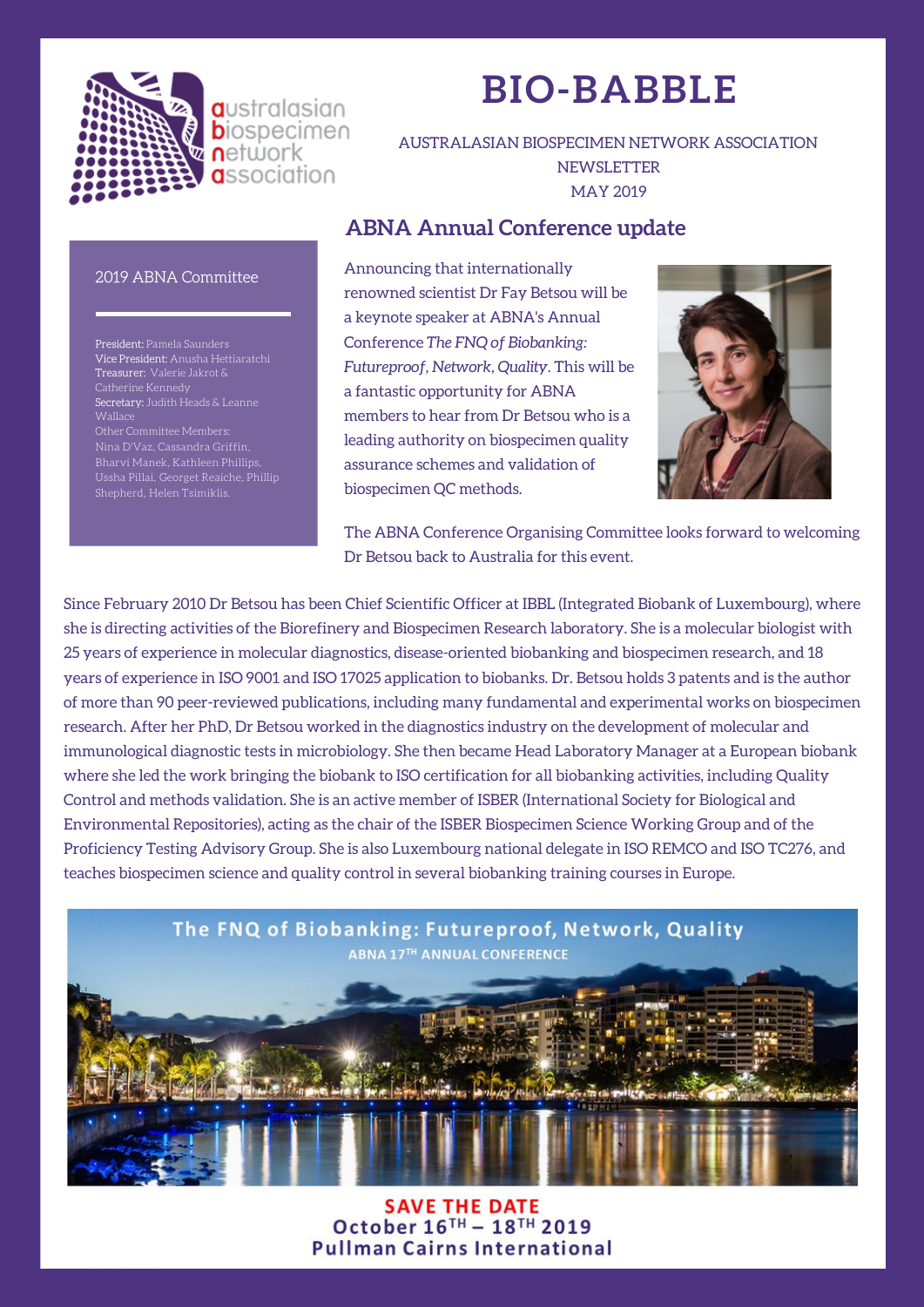## **SPOTLIGHT ON WESTERN AUSTRALIAN BIOBANKS**

*Nina D'Vaz, Biobank Manager, The ORIGINS Project. Jeff Keelan, Professor, University of Western Australia. Aggie Bouckley, Operations Manager, The RAINE Study.*

Although WA does not have a centralised Biobanking service, in 2010 the WA Dept of Health released the WA guidelines for Biobanking which provided a set of principles and best practices. Currently most research groups manage their own collections of biological samples in freezers and cryo facilities within their research institutions. A recent state-wide survey revealed over 100 biobanks in WA, both large and small, many of which have poor external visibility profiles and low usage. Further attempts are now being made to provide organisation and oversight to WA Biobanks including the assembly a biobank registry for wider access.



*The WA DNA Bank team Photo credit: Jeff Keelan*

### **The WA DNA bank (WADB)**

Established in the early 2000s the WADB stores whole blood, buffy coats, serum, plasmas, RNA and DNA and holds over 130,000 samples from 36,186 subjects and has been utilised by 38 research studies over the past 7 years. Initially funded by the Federal Government through an NHMRC grant, the WA DNA Bank is based at two separate sites in Perth, which maximises the safety and security of samples. The project is currently managed by the Centre for Genetic Origins of Health and Disease. To manage these samples, an open source LIMs "The Ark" has been developed and this software has been implemented in several international locations. However, although WADB has been well utilised, once the initial setup funding period had ended, acquiring ongoing full cost recovery has proven an ongoing challenge. Negotiations are underway regarding a potential long-term funding and support solution.



*The ORIGINS technicians Courtney (L) and Minda (R) Photo credit: Nina D'Vaz*

### **The ORIGINS Project**

Established in 2016, The ORIGINS Project is a collaborative project between The Telethon Kids Institute and Joondalup Health Campus in Perth. The ORIGINS Project currently has 2000 participating families and aims over 5 years to recruit a further 8000 families. From the ORIGINS families serum, plasma, whole blood, PBMC, saliva, buccal swabs, urine, stools, CMBCs, placentas, hair and dust samples are collected. The biobank currently contains approximately 110,000 sample aliquots from the core cohort, as well as samples from a number of nested intervention studies, all aimed at improving infant and family health outcomes and participants' relatedness to nature and the environment. While the ORIGINS biobank was established on a very small budget, major long-term funding has recently been received. This has enabled the implementation of a high density FluidX cryo systems and a software upgrade to 'Open Specimen', which will replace the dreaded medieval spreadsheets!

https://www.gohad.uwa.edu.au/enablingresources/biobanking

#### https://originsproject.telethonkids.org.au/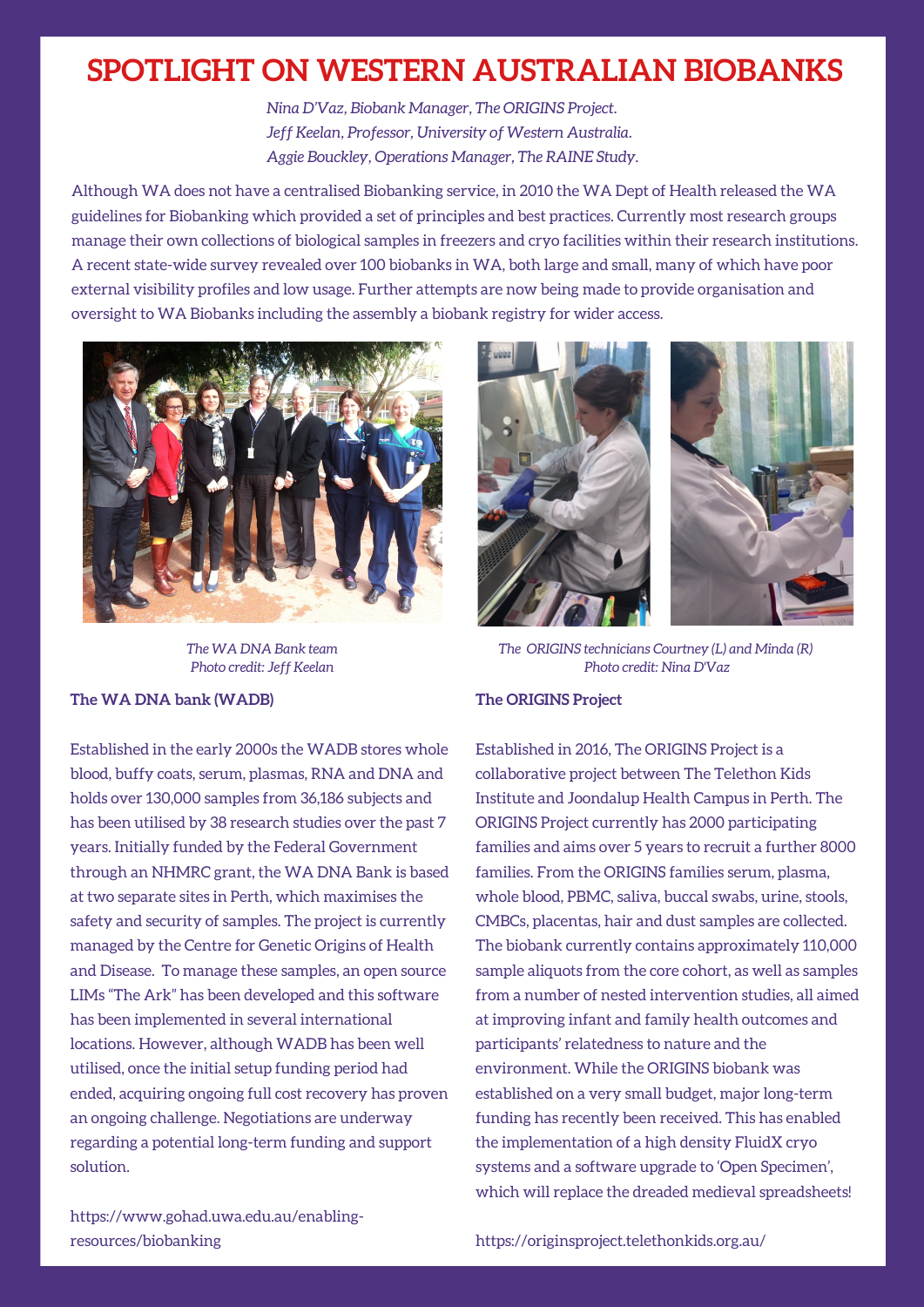# **SPOTLIGHT ON WESTERN AUSTRALIAN BIOBANKS**

### **The Busselton Health Study**

Established in 1966 this is a large adult health cohort study aimed at studying a wide range of health conditions and measures; it is one of the longest running studies of its kind, publishing over 200 papers since its inception. Extensive information on demography, lifestyle and behaviour have also been collected at each of the studies along with blood samples for biochemical measures and genetic studies from around 3,000-5,000 participants.

### **The Raine Study**

Established in 1989 to investigate the effect of pregnancy ultrasounds on infant health outcomes this was the world's first pregnancy-based large cohort study. From its antenatal origins it has branched out to many areas of health from infancy through to adolescence and into adulthood. The Raine Study has been collecting biological samples from the same participants and their families, originally 2900, for almost 30 years currently stores 70,000 whole blood, buffy coats, serum, plasma and DNA samples. Around 45 papers per year are now being published from the Raine Study resource, with 519 publications in total to date. The Raine Study has a high retention rate, with over 90% of active participants supplying biological samples at the last follow-up, and now with 4 generations attending follow-up assessments and sample collections, this biorepository is likely to keep growing for many years.

#### http://bpmri.org.au/

https://www.rainestudy.org.au/

In addition to the abovementioned, there are numerous small and large institution-specific biorepositories in Perth and across WA. It is widely recognised by WA researchers that there is a need for centralisation of biobanking activities, dissemination of information on the existence of/access to the biobanks and their contents, as well as a unified general approach to sample processing and curation to ensure best practice is observed where possible.

A biobanking workshop, held in October 2018, organised by the WA Health Translation Network (WAHTN), at which representatives from biobanks, ethics committees, host institutions and researchers were present identified a number of major issues to be addressed in order to progress the goal of improving biobanking sustainability, quality, access and curation in WA. Sub-committees were formed to focus on specific areas and these are due to report back soon. In conjunction with the WAHTN initiative, initiatives are underway to generate a virtual biobank catalogue of all biological samples in WA as well as establish centralised biobanking facilities that will ensure the uniform processing and cryo preservation of biological samples. A workshop representative was subsequently invited to be part of the National Biobanking working group to ensure there was a flow of information between WA and the rest of Australia on this initiative, and to ensure that the state would be involved in, and benefit from, any future progress and funding applications related to biobanking. An expression of interest application is proposed for 2020 to apply for NRIS funds to scope out grants to support a national biobanking strategy to be submitted around 2022. There is an awareness among the group that the large Genomics initiative underway in Australia requires proper biobanking facilities and coordination in order to allow the push into precision medicine, but to date the biobanking aspects have not received appropriate attention or funding support.

It is hoped that WA can learn from the more advanced initiatives around Australia and benefit from the support of organisations such as ABNA when undertaking the upgrades to centralisation and becoming part of a larger uniform approach to biobanking Australia wide.